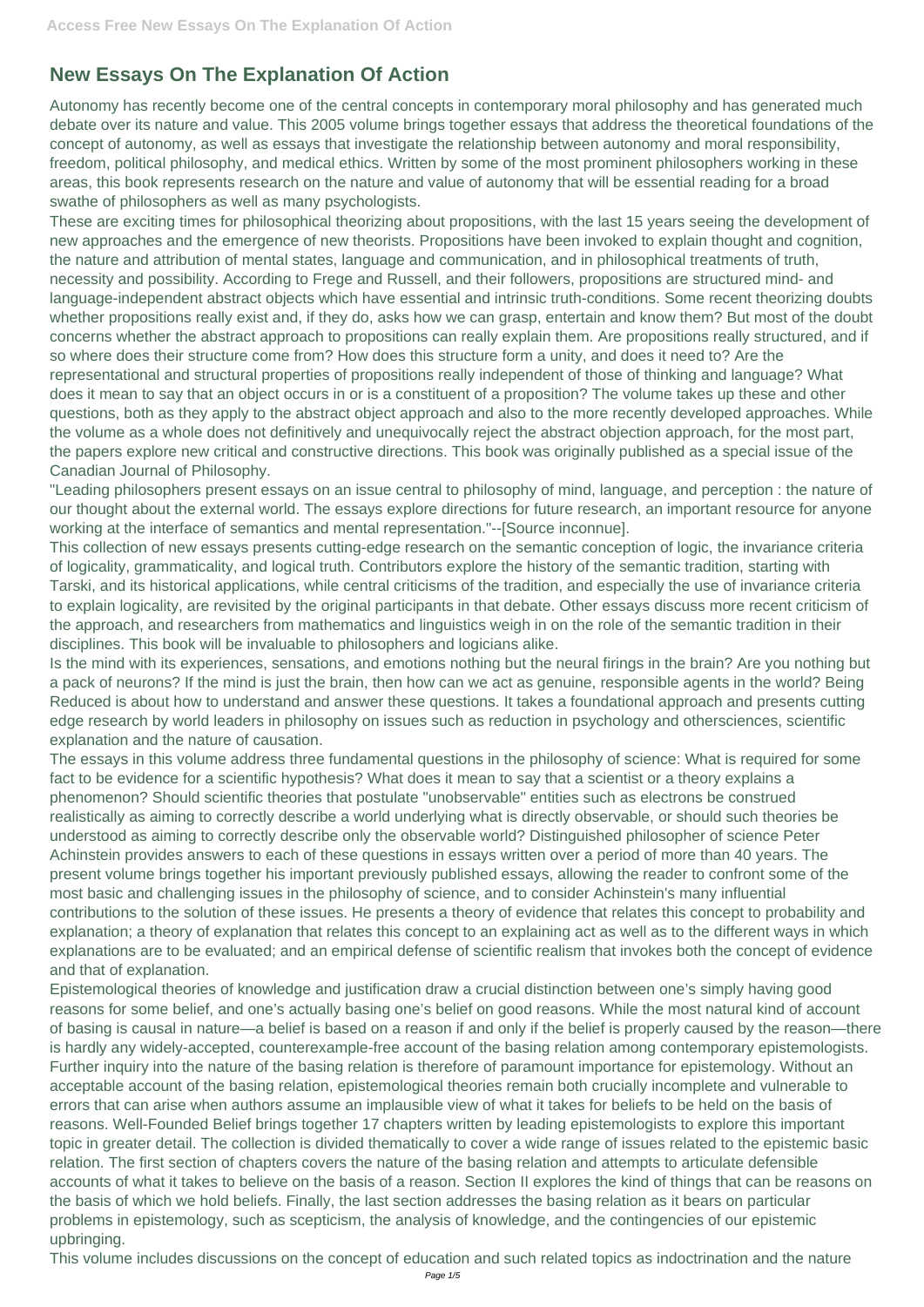and scope of the theory of education.

Questions about truth and questions about reality are intimately connected. One can ask whether numbers exist by asking "Are there numbers?" But one can also ask what arguably amounts to the same question by asking "Is the sentence 'There are numbers' true?" Such semantic ascent implies that reality can be investigated by investigating our true sentences. This line of thought was dominant in twentieth century philosophy, but is now beginning to be called into question. In From Truth to Reality, Heather Dyke brings together some of the foremost metaphysicians to examine approaches to truth, reality, and the connections between the two. This collection features new and previously unpublished material by JC Beall, Mark Colyvan, Michael Devitt, John Heil, Frank Jackson, Fred Kroon, D. H. Mellor, Luca Moretti, Alan Musgrave, Robert Nola, J. J. C. Smart, Paul Snowdon, and Daniel Stoljar.

Best ExplanationsNew Essays on Inference to the Best ExplanationOxford University Press

Inference to the Best Explanation is an unrivalled exposition of a theory of particular interest to students both of epistemology and the philosophy of science.

The anthology 'Meaning and Analysis' addresses the key topics of H. Paul Grice's philosophy of language, such as rationality, nonnatural meaning, communicative actions, conversational implicatures, the semantics-pragmatics distinction and recent debates concerning minimalist versus contextualist semantics.

Idealism is a family of metaphysical views each of which gives priority to the mental. The best-known forms of idealism in Western philosophy are Berkeleyan idealism, which gives ontological priority to the mental (minds and ideas) over the physical (bodies), and Kantian idealism, which gives a kind of explanatory priority to the mental (the structure of the understanding) over the physical (the structure of the empirical world). Although idealism was once a dominant view in Western philosophy, it has suffered almost total neglect over the last several decades. This book rectifies this situation by bringing together seventeen essays by leading philosophers on the topic of metaphysical idealism. The various essays explain, attack, or defend a variety of idealistic theories, including not only Berkeleyan and Kantian idealisms but also those developed in traditions less familiar to analytic philosophers, including Buddhism and Hassidic Judaism. Although a number of the articles draw on historical sources, all will be of interest to philosophers working in contemporary metaphysics. This volume aims to spark a revival of serious philosophical interest in metaphysical idealism.

## Publisher Description

Inferentialism is a philosophical approach premised on the claim that an item of language (or thought) acquires meaning (or content) in virtue of being embedded in an intricate set of social practices normatively governed by inferential rules. Inferentialism found its paradigmatic formulation in Robert Brandom's landmark book Making it Explicit, and over the last two decades it has established itself as one of the leading research programs in the philosophy of language and the philosophy of logic. While Brandom's version of inferentialism has received wide attention in the philosophical literature, thinkers friendly to inferentialism have proposed and developed new lines of inquiry that merit wider recognition and critical appraisal. From Rules to Meaning brings together new essays that systematically develop, compare, assess and critically react to some of the most pertinent recent trends in inferentialism. The book's four thematic sections seek to apply inferentialism to a number of core issues, including the nature of meaning and content, reconstructing semantics, rule-oriented models and explanations of social practices and inferentialism's historical influence and dialogue with other philosophical traditions. With contributions from a number of distinguished philosophers—including Robert Brandom and Jaroslav Peregrin—this volume is a major contribution to the philosophical literature on the foundations of logic and language.

Peter Kivy presents a selection of his new and recent writings on the philosophy of music--an area to which he has been one of the most eminent contributors. In his distinctively elegant and informal style, Kivy explores such topics as musicology and its history, the nature of musical works, and the role of emotion in music, and does so in a way that will attract the interest of philosophical and musical readers alike. Most works are published here for the first time, each one unique and accessible, making this collection a delight both to followers of Kivy's work and to first-time readers.

What can the study of the history of ancient philosophy bring to the study of contemporary philosophical problems and questions? In New Essays on Plato and Aristotle eight distinguished philosophers address topics in Greek philosophy that are connected with current philosophical issues. All the essays are original and include Gilbert Ryle on Dialectic in the Academy and R. M. Hare on Plato's indictment of mathematicians.

NEW YORK TIMES BEST SELLER • From one of our most iconic and influential writers, the award-winning author of The Year of Magical Thinking: a timeless collection of mostly early pieces that reveal what would become Joan Didion's subjects, including the press, politics, California robber barons, women, and her own self-doubt. These twelve pieces from 1968 to 2000, never before gathered together, offer an illuminating glimpse into the mind and process of a legendary figure. They showcase Joan Didion's incisive reporting, her empathetic gaze, and her role as "an articulate witness to the most stubborn and intractable truths of our time" (The New York Times Book Review). Here, Didion touches on topics ranging from newspapers ("the problem is not so much whether one trusts the news as to whether one finds it"), to the fantasy of San Simeon, to not getting into Stanford. In "Why I Write," Didion ponders the act of writing: "I write entirely to find out what I'm thinking, what I'm looking at, what I see and what it means." From her admiration for Hemingway's sentences to her acknowledgment that Martha Stewart's story is one "that has historically encouraged women in this country, even as it has threatened men," these essays are acutely and brilliantly observed. Each piece is classic Didion: incisive, bemused, and stunningly prescient. Explanatory reasoning is ubiquitous. Not only are rigorous inferences to the best explanation used pervasively in the sciences, this kind of reasoning is common in everyday life. Despite its widespread use, inference to the best explanation is still in need of precise formulation, and itremains controversial. On the one hand, supporters of explanationism take inference to the best explanation to be a justifying form of inference; some even take all justification to be a matter of explanatory reasoning. On the other hand, critics object that inference to the best explanation is nota fundamental form of inference, and some argue that we should be skeptical of inference to the best explanation in general. This volume brings together twenty philosophers to explore various aspects of inference to the best explanation and the debates surrounding it. These specially commissionedessays constitute the cutting edge of research on the role explanatory considerations play in epistemology and philosophy of science. These provocative essays by leading philosophers of science exemplify and illuminate the contemporary uncertainty and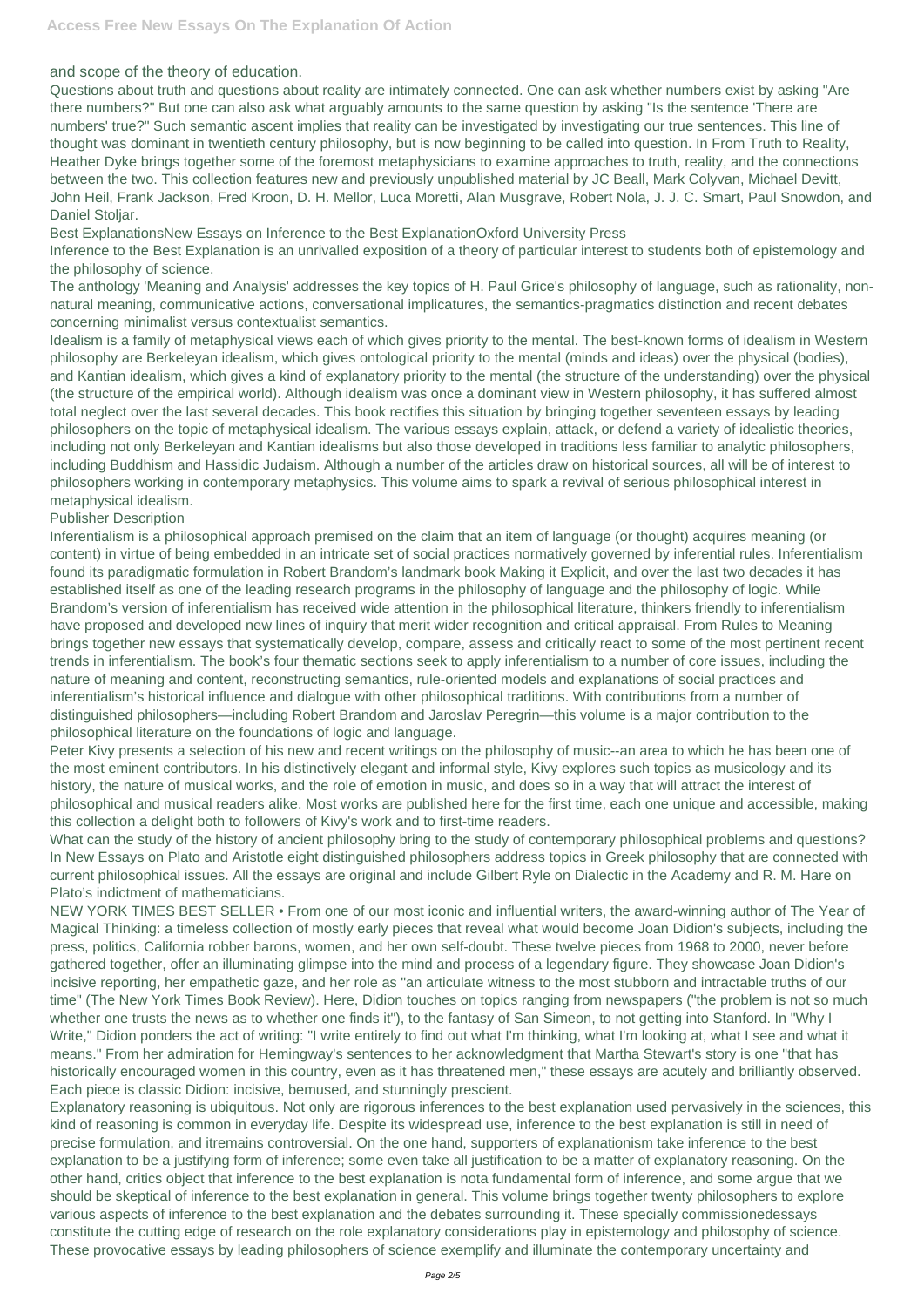## **Access Free New Essays On The Explanation Of Action**

excitement in the field. The papers are rich in new perspectives, and their far-reaching criticisms challenge arguments long prevalent in classic philosophical problems of induction, empiricism, and realism. By turns empirical or analytic, historical or programmatic, confessional or argumentative, the authors' arguments both describe and demonstrate the fact that philosophy of science is in a ferment more intense than at any time since the heyday of logical positivism early in the twentieth century. Contents: "Thoroughly Modern Meno," Clark Glymour and Kevin Kelly "The Concept of Induction in the Light of the Interrogative Approach to Inquiry," Jaakko Hintikka "Aristotelian Natures and Modern Experimental Method," Nancy Cartwright "Genetic Inference: A Reconsideration of "David Hume's Empiricism," Barbara D. Massey and Gerald J. Massey "Philosophy and the Exact Sciences: Logical Positivism as a Case Study," Michael Friedman "Language and Interpretation: Philosophical Reflections and Empirical Inquiry," Noam Chomsky "Constructivism, Realism, and Philosophical Method," Richard Boyd "Do We Need a Hierarchical Model of Science?" Diderik Batens "Theories of Theories: A View from Cognitive Science," Richard E. Grandy "Procedural Syntax for Theory Elements," Joseph D. Sneed "Why Functionalism Didn't Work," Hilary Putnam "Physicalism," Hartry Field This title is part of UC Press's Voices Revived program, which commemorates University of California Press's mission to seek out and cultivate the brightest minds and give them voice, reach, and impact. Drawing on a backlist dating to 1893, Voices Revived makes high-quality, peer-reviewed scholarship accessible once again using print-on-demand technology. This title was originally published in 1992.

Metasemantics presents new work on the philosophical foundations of linguistic semantics. Experts in the philosophy of language, metaphysics, and the theory of content provide new perspectives on old problems about linguistic meaning, pose questions that suggest novel research projects, and sharpen our understanding of linguistic representation.

One of Book Riot's "The Best Books We Read in October 2018" "To say this collection is transgressive, provocative, and brilliant is simply to tell you the truth." —Roxane Gay, author of Hunger and Bad Feminist Smart, humorous, and strikingly original essays by one of "America's most bracing thinkers on race, gender, and capitalism of our time" (Rebecca Traister) In these eight piercing explorations on beauty, media, money, and more, Tressie McMillan Cottom—award-winning professor and acclaimed author of Lower Ed—embraces her venerated role as a purveyor of wit, wisdom, and Black Twitter snark about all that is right and much that is wrong with this thing we call society. Ideas and identity fuse effortlessly in this vibrant collection that on bookshelves is just as at home alongside Rebecca Solnit and bell hooks as it is beside Jeff Chang and Janet Mock. It also fills an important void on those very shelves: a modern black American feminist voice waxing poetic on self and society, serving up a healthy portion of clever prose and southern aphorisms as she covers everything from Saturday Night Live, LinkedIn, and BBQ Becky to sexual violence, infant mortality, and Trump rallies. Thick speaks fearlessly to a range of topics and is far more genre-bending than a typical compendium of personal essays. An intrepid intellectual force hailed by the likes of Trevor Noah, Chimamanda Ngozi Adichie, and Oprah, Tressie McMillan Cottom is "among America's most bracing thinkers on race, gender, and capitalism of our time" (Rebecca Traister). This stunning debut collection—in all its intersectional glory—mines for meaning in places many of us miss, and reveals precisely how the political, the social, and the personal are almost always one and the same.

Over the past decade, there has been a growing interest among analytic philosophers in the topic of life's meaning. What is striking about this surge of work is that nearly all of it is by naturalists theorizing from non-theistic starting points. This book answers the need for a theistic philosophical perspective on the meaning of life. Bringing together some of the leading thinkers in analytic philosophy of religion and theology, God and Meaning touches on important issues in metaphysics, epistemology, ethics, philosophy of religion, and biblical theology that intersect with life's meaning. In particular: What does the question ?What is the meaning of life?? mean? How can we know if life has meaning and what that meaning is? Might God enhance life's meaningfulness in some ways but detract from it in others? Is the most meaningful life one of perfect happiness? What is the relationship between eternity and life's meaning? How does the Old Testament book of Ecclesiastes illumine the topic? Should we hope that a kind of transcendent meaning exists? Presenting a state-of-the-art assessment of current philosophical positions on these and many other questions, God and Meaning is an invaluable resource for all students and scholars of the philosophy of religion.

Instant #1 bestseller! A deeply moving collection of personal essays from John Green, the author of The Fault in Our Stars and Turtles All the Way Down. "The perfect book for right now."—People "The Anthropocene Reviewed is essential to the human conversation."—Library Journal (starred review) The Anthropocene is the current geologic age, in which humans have profoundly reshaped the planet and its biodiversity. In this remarkable symphony of essays adapted and expanded from his groundbreaking podcast, bestselling author John Green reviews different facets of the human-centered planet on a five-star scale—from the QWERTY keyboard and sunsets to Canada geese and Penguins of Madagascar. Funny, complex, and rich with detail, the reviews chart the contradictions of contemporary humanity. As a species, we are both far too powerful and not nearly powerful enough, a paradox that came into sharp focus as we faced a global pandemic that both separated us and bound us together. John Green's gift for storytelling shines throughout this masterful collection. The Anthropocene Reviewed is an open-hearted exploration of the paths we forge and an unironic celebration of falling in love with the world. G. E. Moore famously observed that to assert, 'I went to the pictures last Tuesday but I don't believe that I did' would be 'absurd'. Moore calls it a 'paradox' that this absurdity persists despite the fact that what I say about myself might be true. Over half a century later, such sayings continue to perplex philosophers and other students of language, logic, and cognition. Ludwig Wittgenstein was fascinated by Moore's example, and the absurdity of Moore's saying was intensivelydiscussed in the mid-20th century. Yet the source of the absurdity has remained elusive, and its recalcitrance has led researchers in recent decades to address it with greater care.In this definitive treatment of the problem of Moorean absurdity Green and Williams survey the history and relevance of the paradox and leading approaches to resolving it, and present new essays by leading thinkers in the area.ContributorsJonathan Adler, Bradley Armour-Garb, Jay D. Atlas, Thomas Baldwin, Claudio de Almeida, André Gallois, Robert Gordon, Mitchell Green, Alan Hájek, Roy Sorensen, John Williams In The Uses of Argument (1958), Stephen Toulmin proposed a model for the layout of arguments: claim, data, warrant, qualifier, rebuttal, backing. Since then, Toulmin's model has been appropriated, adapted and extended by researchers in speech communications, philosophy and artificial intelligence. This book assembles the best contemporary reflection in these fields, extending or challenging Toulmin's ideas in ways that make fresh contributions to the theory of analysing and evaluating arguments.

Anthropology is a disciplined inquiry into the conditions and potentials of human life. Generations of theorists, however, have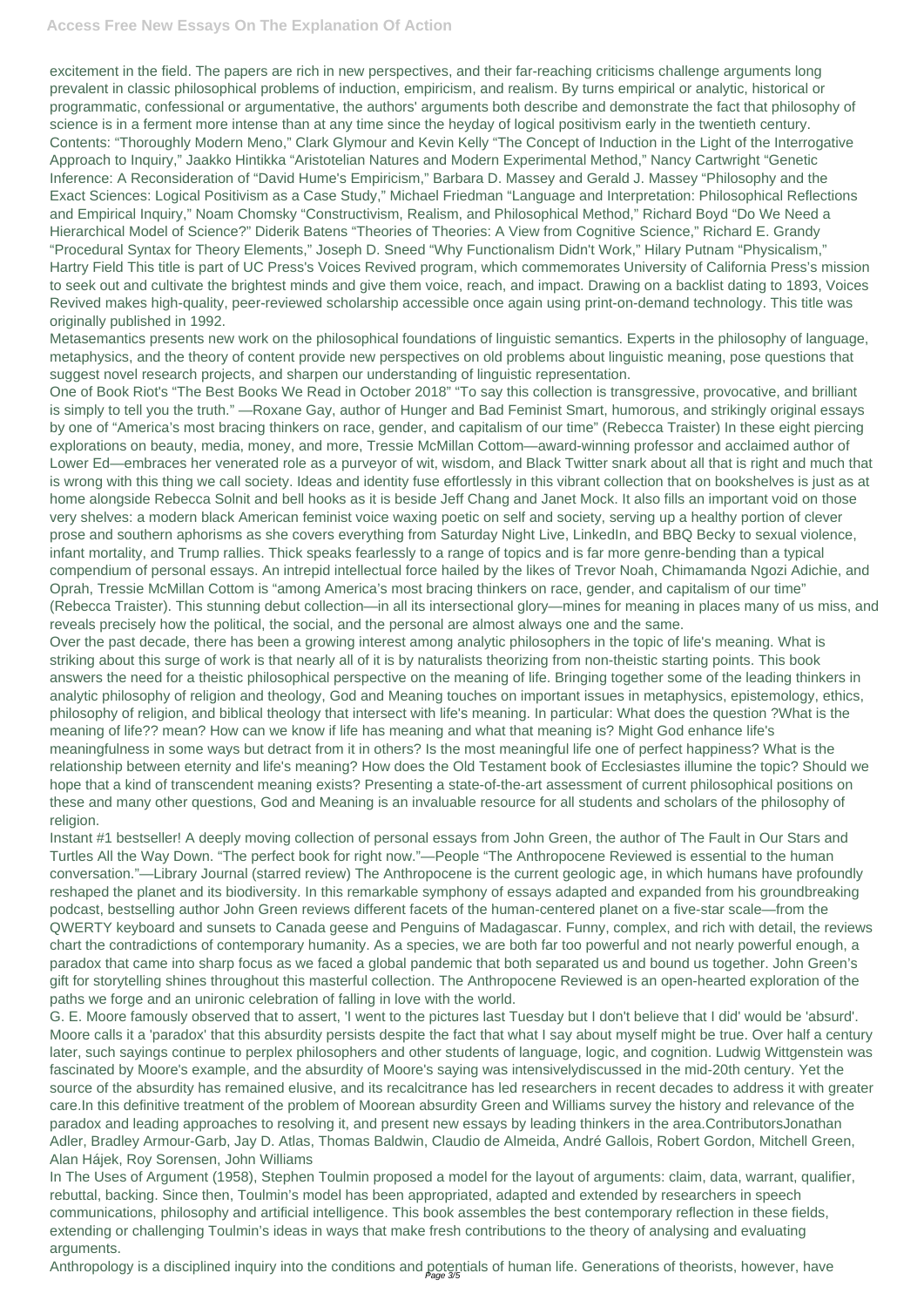expunged life from their accounts, treating it as the mere output of patterns, codes, structures or systems variously defined as genetic or cultural, natural or social. Building on his classic work The Perception of the Environment, Tim Ingold sets out to restore life to where it should belong, at the heart of anthropological concern. Being Alive ranges over such themes as the vitality of materials; what it means to make things; the perception and formation of the ground; the mingling of earth and sky in the weatherworld; the experiences of light, sound and feeling; the role of storytelling in the integration of knowledge; and the potential of drawing to unite observation and description. Our humanity, Ingold argues, does not come ready-made but is continually fashioned in our movements along ways of life. Starting from the idea of life as a process of wayfaring, Ingold presents a radically new understanding of movement, knowledge and description as dimensions not just of being in the world, but of being alive to what is going on there. This edition includes a new preface by the author.

Are there universal properties grounding our sense of resemblance or qualitative identity among a number of distinct things or events which appear to form a class, a type or a kind of some other sort? Do universals such as humanness, triangularity, or being an Oak exist? Is being a laptop computer a universal, which has only recently come into existence? Do predicate expressions, adjectives or abstract nouns refer to objective properties or cognitive contents called concepts? The problem of universals has been at the centre of ancient, medieval, Western, and Indian metaphysics. After the logico-linguistic turn in philosophy, this problem re-surfaced in the discourse on the meaning of predicate expressions on the one hand and in the theories of concepts on the other.

These previously unpublished essays present the newest developments in the thought of philosophers working on action and its explanation, focusing on a wide range of interlocking issues relating to agency, deliberation, motivation, mental causation, teleology, interpretive explanation and the ontology of actions and their reasons.

In recent years, the idea of a concept has become increasingly central to different areas of philosophy. This collection of original essays presents philosophical perspectives on the link between concepts and language, concepts and experience, concepts and know-how, and concepts and emotion. The essays span a variety of interrelated philosophical domains ranging from epistemology, philosophy of language, philosophy of mind, philosophy of action, and the philosophy of emotions. Among the central questions addressed by the contributors are: What are concepts? What is nonconceptual content? Does perceptual experience have conceptual content? Is conceptual thought language dependent? How do we form new concepts? Does practical knowledge have propositional content? Is practical understanding conceptual (without being propositional)? Do emotions have a representational content and if so, is the representational content conceptual? Concepts in Thought, Action, and Emotion advances current debates about concepts and will interest scholars across a broad range of philosophical disciplines. In this study two strands of inferentialism are brought together: the philosophical doctrine of Brandom, according to which meanings are generally inferential roles, and the logical doctrine prioritizing proof-theory over model theory and approaching meaning in logical, especially proof-theoretical terms.

Reconstructing Marxism explores fundamental questions about the structure of Marxist theory and its prospects for the future. The authors maintain that the disintegration of the old theoretical unity of classical Marxism is in part responsible for what is commonly called the "crisis of Marxism." Only a reconstructed Marxism can come to terms with this disintegration. Addressing a range of problems in historical materialism and class analysis, the authors compare historical materialism with Darwinian evolutionary theory, and identify what is distinctively "historical" in Marx's theory of history. Through an evaluation of G.A. Cohen's defense and Anthony Giddens's critique of historical materialism they suggest what a plausible, yet still Marxist. theory of history might be. They analyze the relationship of microanalysis to macro theory and the assignment of causal primacy in explanations, and present a general assessment of the current state of Marxist theory and the prospects for its analytical reconstruction. Distinguished by the clarity of its presentation, the analytical rigour of its argument and its concern with fundamental philosophical and sociological issues, Reconstructing Marxism advances, at this critical juncture in the history of Marxism, a challenging new research programme.

Surprisingly, this volume is the first and only anthology to address the worldwide influence of Confucius and the Analects in English. Here, contributors apply a variety of different methodologies (including philosophical, phililogical, and religious) and address a number of important topics, from Confucius and Western "virtue ethics" to Confucius' attitude toward women to the historical composition of the text of the Analects. Scholars will appreciate the rigor of these essays, while students and beginners will find them accessible and engaging.

An important part of the legal domain has to do with rule-governed conduct, and is expressed by the use of notions such as norm, obligation, duty and right. These require us to acknowledge the normative dimension of law. Normativity is, accordingly, to be regarded as a central feature of law lying at the heart of any comprehensive legal-theoretical project. The essays collected in this book are meant to further our understanding of the normativity of law. More specifically, the book stages a thorough discussion of legal normativity as approached from three strands of legal thought that are particularly influential and which play a key role in shaping debates on the normative dimension of law: the theory of planning agency, legal conventionalism and the constitutivist approach. While the essays presented here do not aspire to give an exhaustive picture of these debates - an aspiration that would be, by its very nature, unrealistic - they do provide the reader with some authoritative statements of some widely discussed families of views of legal normativity. In pursuing this objective, these essays also encourage a dialogue between different traditions of study of legal normativity, stimulating those who would not otherwise look outside their tradition of thought to engage with new ideas and, ultimately, to arrive at a more comprehensive account of the normativity of law. Are there universal properties grounding our sense of resemblance or qualitative identity among a number of distinct things or events which appear to form a class, a type or a kind of some other sort? Do universals such as humanness, triangularity, or being an oak exist? Is being a laptop computer a universal which has only recently come into existence? Do predicate expressions, adjectives or abstract nouns refer to objective properties or cognitive contents called concepts? The problem of universals has been at the centre of ancient, medieval, Western and Indian metaphysics. After the logico-linguistic turn in philosophy, this problem re-surfaced in the discourse on the meaning of predicate expressions on the one hand and in the theories of concepts on the other. By introducing newly commissioned essays written by the leading metaphysicians, epistemologists, philosophers of language and philosophers of mathematics, this anthology evinces current analytic philosophy's healthy re-engagement with this perennial problem. Issues raised include: Do properties and other abstract entities exist independently of human language and thought? Can we be in direct perceptual touch with properties or particular qualities? Is a higher order quantification over Page 4/5